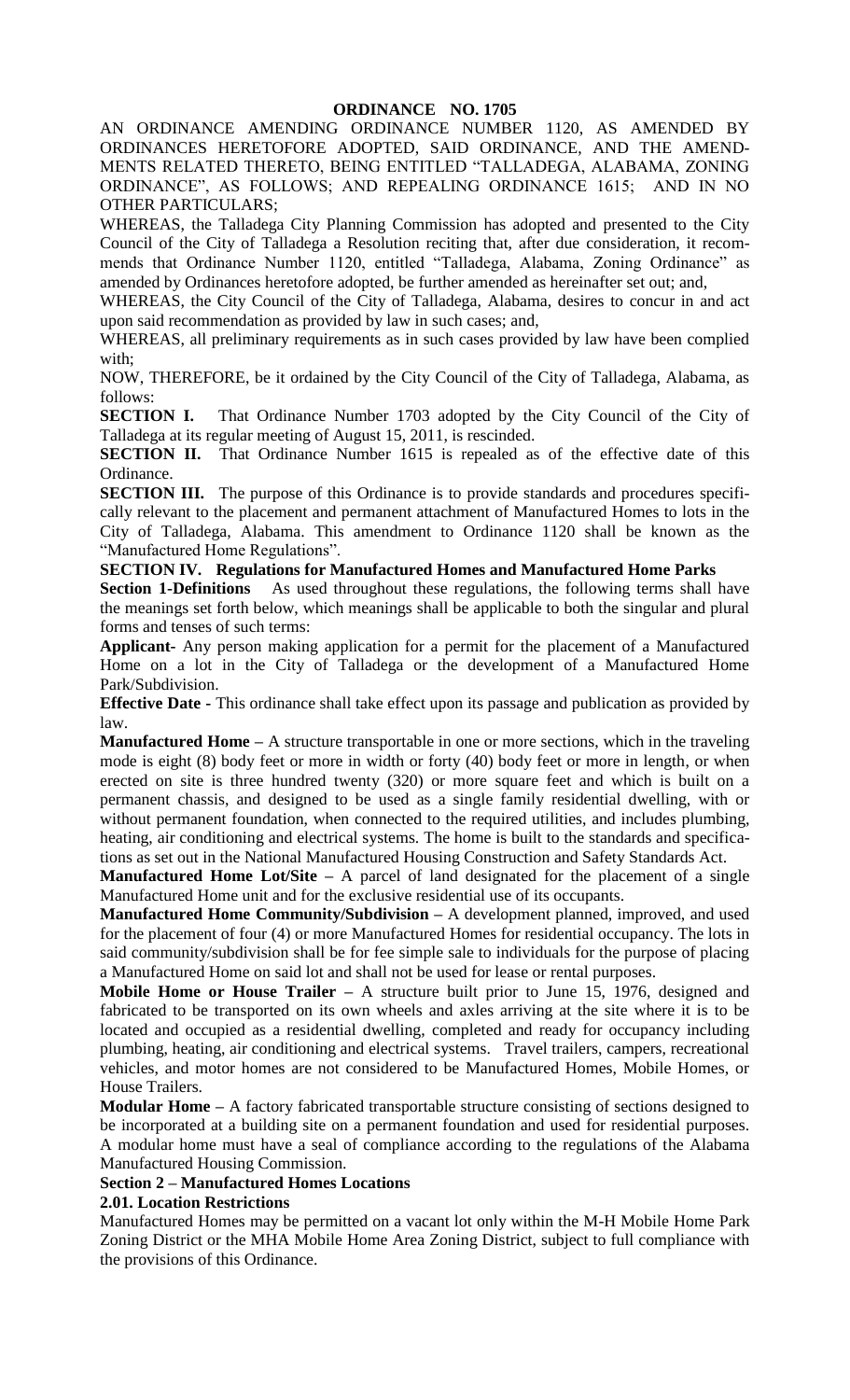### **2.02. Location Standards - Generally**

**A.** A lot, as defined in this Ordinance, and subject to the minimum building requirement and setbacks of the residential zoning district where the lot is located shall be limited to one (1) Manufactured Home per lot for use as a family residence.

**B. Installation –** A Manufactured Home shall be installed in accordance with the manufacturer's installation instructions or the regulations published by the Alabama Manufactured Housing Commission.

**C. Site Orientation –** A Manufactured Home shall be placed on a lot in a manner compatible with and reasonably similar in lot orientation to other structures located in the area where the Manufactured Home is to be located. A Manufactured Home shall only be permitted for placement on a lot where the orientation of the Manufactured Home on the lot causes the front door of the structure to face the public street adjoining said lot. Where a Manufactured Home is placed on a lot where there are more than one adjacent street, the Manufactured Home shall be placed in such a manner that it faces one of the adjoining streets provided the placement of such Manufactured Home meets all other requirements of this Ordinance, including but not limited to lot size, spacing and setbacks of the zoning district.

**D.** No Manufactured Home may be sold, delivered or installed in the City of Talladega without the seller, deliverer or installer first obtaining a business license from the City of Talladega.

# **Section 3 – Standards for All Manufactured Homes**

All Manufactured Homes shall comply with the following standards.

**A.** All Manufactured Homes, mobile homes, or house trailers that are nonconforming prior to the effective date of this Ordinance shall be treated as nonconforming uses in accordance with Article XXVIII of this Ordinance.

**B.** Any Manufactured Home placed on a vacant lot after the effective date must comply with the requirements of this Zoning Ordinance.

**C.** HUD Seal Required: Prior to installation of a Manufactured Home upon a vacant lot, the Manufactured Home shall bear a seal certifying compliance with the Manufactured Home Construction and Safety Standards Act as published by the U.S. Department of Housing and Urban Development ("HUD seal"). Any existing mobile home or house trailer located on a lot prior to the effective date of this Ordinance not bearing the required HUD seal shall be deemed a non-conforming structure and use in accordance with Article XXVIII of this Ordinance.

**D**. It shall be unlawful for any person to initially place, replace, relocate or occupy a Manufactured Home within the City of Talladega without first complying with the requirements of this Section 5.03 of this Ordinance.

**E.** Installation Requirements - A Manufactured Home shall be set up, installed and anchored in full compliance with the requirements promulgated by the Alabama Manufactured Housing Commission. Notwithstanding the regulations of the Alabama Manufactured Housing Commission and in addition thereto, a Manufactured Home shall be placed on a permanent foundation consisting of poured concrete footers or a poured concrete pad with sufficient apparatus to permanently affix and attach the Manufactured Home to the foundation according to the design specifications of the manufacturer of the Manufactured Home. Manufactured Homes placed in a Manufactured Home Park/Subdivision shall only be required to be set up, installed and anchored in full compliance with requirements promulgated by the Alabama Manufactured Housing Commission.

**F.** Encapsulation of Foundation Area - That area between the base of the Manufactured Home and the ground shall be encapsulated with brick, concrete block or such other masonry material as approved by the Building Inspector. The encapsulation shall be completely around the structure from the base of the Manufactured Home to the ground. Storage and/or trash accumulation under the Manufactured Home is prohibited. Access under the Manufactured Home may be made only for the purpose of maintenance and/or repairs. The access area shall not be larger than 3 feet by 3 feet. This subsection does not apply to a Manufactured Home Park/Subdivision.

**G.** Axles and Towing Devices Removed - Within seven (7) days after a Manufactured Home has been placed on a lot, all towing devices, including but not being limited to, wheels, hitches, tow bars and axles shall be removed from the Manufactured Home. All towing devices including, but not limited to, tow bars, trailer lights, wheels and axles shall be removed from the property whereon the Manufactured Home is located or stored on the lot in such a manner as not to be in the public view.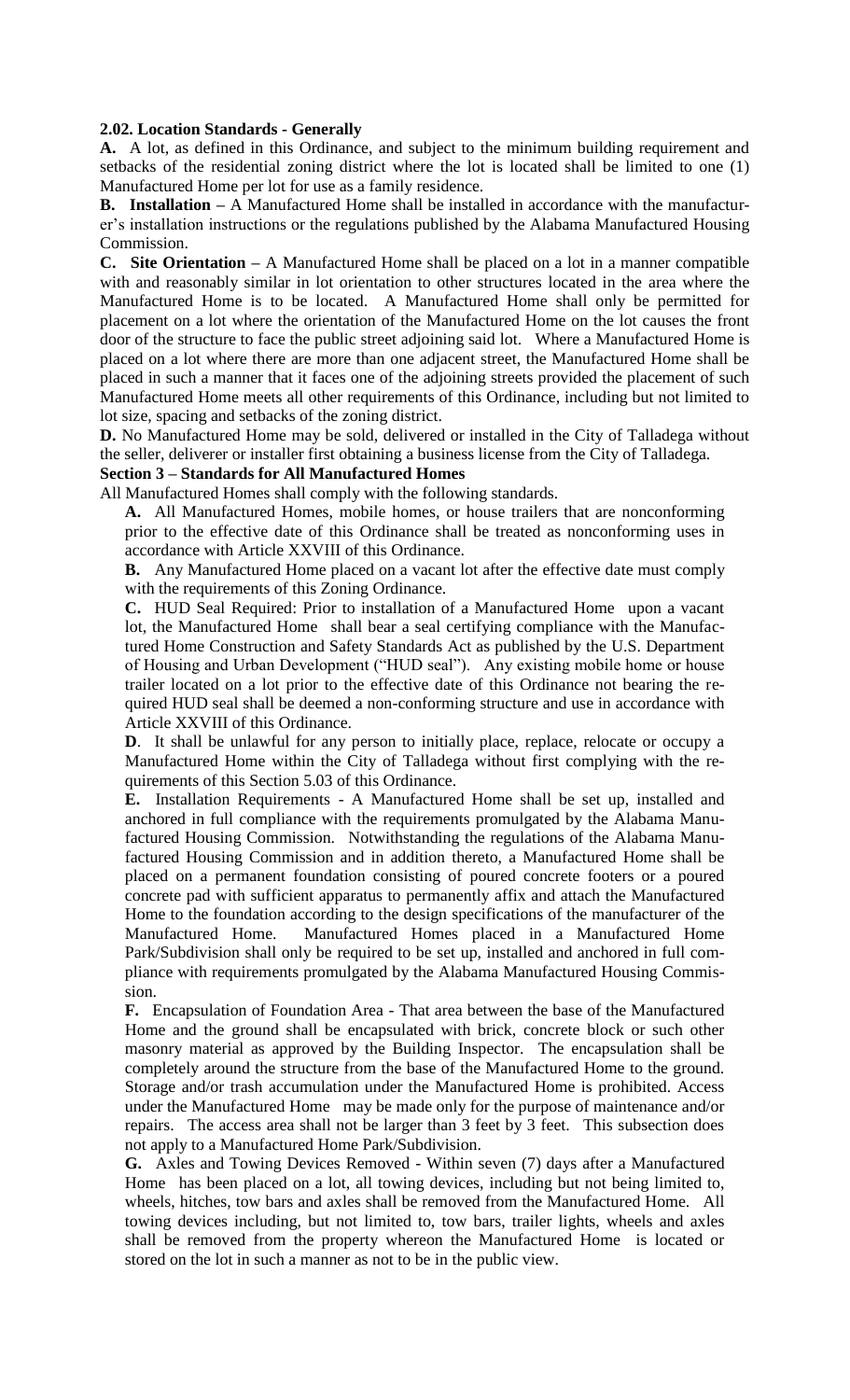**H.** Access to Exterior Entrances - Immediately after installation of the Manufactured Home and prior to occupancy, a landing/porch/deck shall be installed on all front and rear entrances to the Manufactured Home. At least one of the entrance landings shall be at least five (5) feet in depth (as measured outward from the exterior of the Manufactured Home structure) and at least eight (8) feet in length, and contain a railing along all exterior edges of the landing. All railing shall be not less than thirty four (34) inches in height and not more than thirty-eight (38) inches and the opening in the vertical rail shall be of a size such that nothing larger than a four (4) inch sphere may pass. Stairways leading to the landing/porch/deck shall be no less than three (3) feet in width with exterior railing. All required stairways and landings/porches/decks shall be constructed of wood or brick materials or some combination of wood and brick. Any required railing may be constructed of wood or metal material.

**I.** Additions - Any structural additions to the Manufactured Home shall be permitted according to the building permit requirements of the City of Talladega.

**J.** Utilities - A Manufactured Home placed on a lot shall be required to connect to all basic utilities, including, but not being limited to, water, sewerage and electrical. Any Manufactured Home connected to a well and/or septic tank, shall obtain prior approval by the Alabama Department of Public Health or the Alabama Department of Environmental Management for placement and construction of the well and/or septic tank.

### **Section 4 - Standards for Manufactured Home Park/Subdivision**

#### **4.01 - Existing Manufactured Home Park**

All existing Manufactured Home Parks are subject to conforming to Section 3 standards, except subparagraph F of Section 3, as to any Manufactured Home placed in said park after the effective date of this Ordinance.

### **4.02 - Procedure To Establish A Manufactured Home Park/Subdivision**

**A.** Community Plan **-** A map or plat of a Manufactured Home community plan shall be developed and drawn to a scale of one (1) inch to one hundred (100) feet and shall include the following in addition to the information required by Section 5.03:

**1.** Name of the community, the names and addresses of the owners of the real property wherein the community is to be located, and the names and addresses of the designer and/or surveyor laying out the map or plat of the community.

**2.** The date, scale, and approximate north arrow.

**3.** The property boundaries of the community as it relates to surrounding streets.

**4.** The map or plat of the community shall show the streets, driveways, open area, parking spaces, service buildings, water courses, easements, and Manufactured Home spaces, giving the length and bearings of the boundaries of each space and its number. The map or plat shall give the bearings, length, width and name of each street, as well as the number of each lot and block. The map or plat shall show the relation of the land so platted or mapped to the government survey.

**5.** Names of adjoining property owners.

**6.** The identification of all gas, water, and sewage lines that will service the community. Street lights and solid waste containers shall also be included.

**7.** Surface water drainage plans.

**B.** Review and Approval - Before a permit is issued for construction of a Manufactured Home community, the plan for the community must be submitted to the Planning Commission for review and approval in accordance with the applicable Subdivision Regulations of the City of Talladega.

**C.** All Manufactured Home communities located in the City of Talladega must meet all lot size and setback requirements of the Article XIII, M-H Mobile Home Park Zoning District.

# **Section 5 - Administration and Enforcement**

**5.01 Enforcing Officer -** The provisions of the permitted process of these Manufactured Home Regulations shall be administered and enforced by the Building Inspector of the City of Talladega. The Office of City Planner shall design and draft a template for a Manufactured Home application for permit to include at least the information required in Section 5.03. The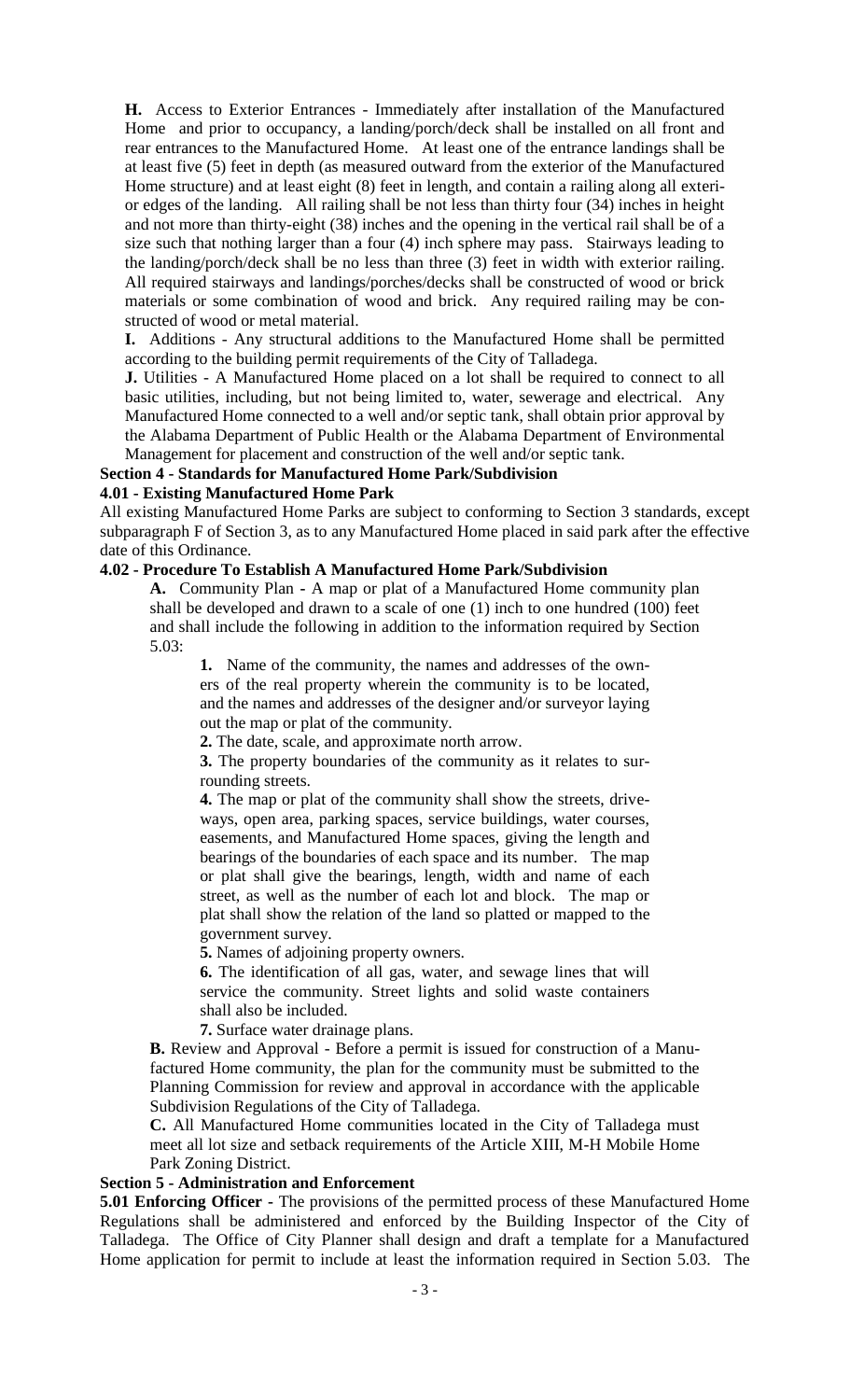Building Inspector's duties in the enforcement of these regulations shall include, but not be limited to, the review of the information contained in said application to assure compliance with these regulations; verifying the accuracy of the information contained in the application; inspecting the property described in the application for the Manufactured Home permit and issuing Manufactured Home permits in compliance with the terms of these regulations. The enforcement of this Ordinance following permitting and installation shall be the responsibility of the code enforcement officer of the City of Talladega.

**5.02 Notification -** Any person or business entity selling, delivering or installing a Manufactured Home in the City of Talladega shall provide notice of the requirements of this Ordinance to the purchasers of the Manufactured Home or the consumer contracting for delivery and/or installation of the Manufactured Home at the earliest possible time before the sale and/or before the delivery and/or installation of the Manufactured Home on a form as provided by the City of Talladega. The Revenue Officer of the City of Talladega shall furnish to any applicant for a business license for the sale, delivery or installation of a Manufactured Home a notice of the requirements of this Ordinance on a form as prepared by the Building Inspector of the City of Talladega.

**5.03 Manufactured Home Permit and Certificate of Occupancy** - A Manufactured Home permit and Certificate of Occupancy shall be issued in accordance with the following provisions:

**A.** It shall be unlawful for any person to place a Manufactured Home on any lot within the City of Talladega or to develop a Manufactured Home Park until the Building Inspector has issued a permit for the placement of said Manufactured Home or the creation of said Manufactured Home Park.

**B.** The owner or the intended occupant of a lot in the City of Talladega shall apply to the Building Inspector for a Manufactured Home permit. The permit shall include at least the following:

- **1.** The date of the application.
- **2.** The zoning district wherein the lot is located.
- **3.** Manufactured Homeowner's name,
- **4.** Manufactured Home location.
- **5.** Manufactured Home Owner's phone number.
- **6.** Lot owner's name.
- **7.** Lot owner's mailing address and telephone number.
- **8.** Lot size.
- **9.** Manufactured Home size.
- **10.** Manufactured Home manufacturing date.
- **11.** Legal description of lot.
- **12.** Proof of ownership of lot.

**13.** Permanent parcel tax identification number of lot as assigned by the Revenue Commissioner of Talladega County.

**14.** Certification and approval by the Talladega County Health Department approving septic system, or in the alternative, a statement from the Water Department of the City of Talladega approving water and sewer hookup.

**C.** Upon compliance with the permit application process, a permit shall be issued by the Building Inspector for the placement of the Manufactured Home on a lot. A Certificate of Occupancy shall not be issued until there has been full compliance with the terms and conditions of this Ordinance.

**D.** There shall be no permanent residential utility service hookup for water, sewerage or electrical service until such time that a Certificate of Occupancy has been issued by the Building Inspector. Electrical service shall only be provided by a licensed electrical service provider. An electrical service provider shall not permit electrical current to pass through its metering device to its customer's Manufactured Home until such time that the customer furnishes to the electrical service provider a Certificate of Occupancy issued by the Building Inspector. All electrical hookups to the electrical service provider's metering device must be performed by a licensed electrician who must hold an electrical permit issued by the City of Talladega Building Inspector. A Certificate of Occupancy for electric service will not be released until all foundation encapsulation, landings, steps and railing are completed and water and sewer or waste disposal are connected by approved methods as required by this Ordinance.

**5.04 Permit Fee -** Prior to the issuance of a Certificate of Occupancy, the applicant must pay to the Revenue Department of the City of Talladega a permit fee calculated based upon the value of